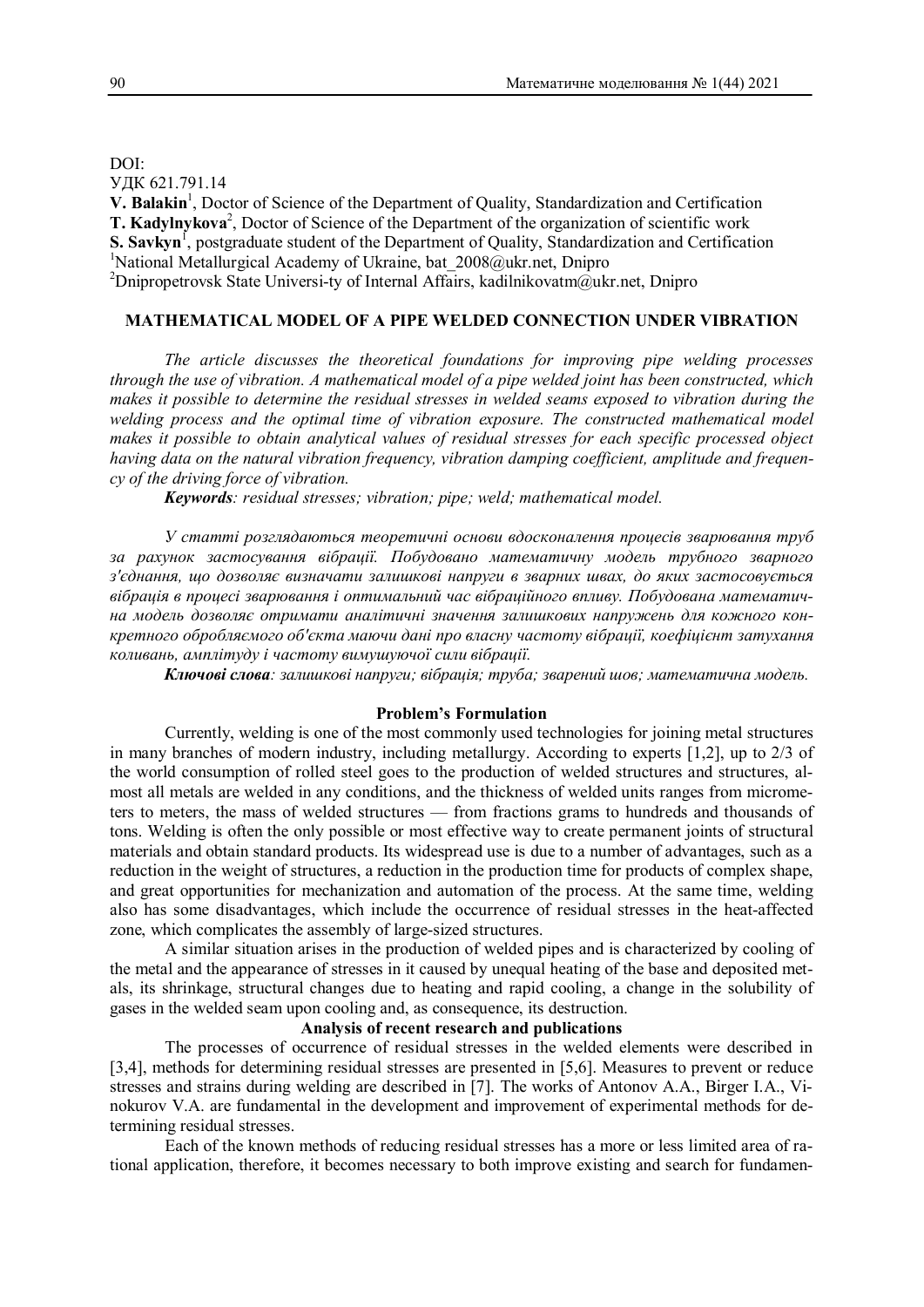tally new methods of processing pipes in order to remove residual stresses, as well as hardening, stabilizing geometry, changing the structural state [8, nine].

To eliminate or reduce the level of residual stresses, constructive and technological measures are taken. The constructive method is based on the rational design of welded assemblies, and the technological method is based on the rational choice of the thermal regime, assembly method and welding technology.

Welding technology is currently of great importance for reducing residual stresses, especially with the use of vibration. This topic is discussed in the works of various leading research centers in Ukraine and the CIS (E.O.Paton Electric Welding Institute, National Academy of Sciences of Ukraine, Kiev, Ukraine; IPPM SB RAS, Tomsk, Russia; Gubkin Russian State University of Oil and Gas, Moscow, Russia). At the same time, research in the field of vibration processing of welded joints in the process of pipe production has been insufficiently carried out [10, 11].

# **Formulation of the study purpose**

The purpose of this work is to construct a mathematical model of a pipe welded joint, taking into account the influence of the interaction of individual particles in the bulk of the material, in order to determine the residual stresses in the sample exposed to vibration during the welding process, as well as the optimal vibration exposure time during welding of the pipe billet.

#### **Presenting main material**

The essence of the proposed method of vibration processing in relation to welding consists in communicating vibration waves to the processed pipe billet during the welding process, thus preventing the formation of residual stresses in the welded seam and the heat-affected zone.

When constructing a mathematical model of vibration treatment of a weld, the following assumptions are introduced:

- The temperature field at each point of the welding surfaces does not depend on the coordinates of the point;

- Instant laying of the seam along the entire length;

- The deformation of the material is elastic-plastic;

- The bodies to be welded are elastic-plastic;

- The plastic flow of the material has a wave character.

The specific potential energy of a single layer is the sum of the potential energies of interaction of individual particles:

$$
W = \sum_{i=1}^{n} W_i,\tag{1}
$$

where  $W_i$  — specific potential energy *i*-th particle;  $n$  — number of particles in a layer.

For the specific potential energy of a particle, the following formula holds [12]:

$$
W_i = 6 \cdot \frac{A}{r^m} + B \cdot \frac{B}{r^n}, n > m. \tag{2}
$$

 $W_i = 6 \cdot \frac{A}{r^m} + B \cdot \frac{B}{r^n}, n > m.$  (2)<br>Here: 6, в — constants that take into account the interaction of particles with neighboring; *r* — distance between nearest neighboring particles;  $A, B$  — constants for a given substance  $(A \geq$ 0;  $B \ge 0$ ;  $m$  — number of layers.

Expression (2) is called the Mie potential. The extreme value of functional (2) is found using differentiation, equating to zero and transforming the resulting expression:

$$
W_i = 6 \cdot \frac{A}{a^m} \left(\frac{a^m}{r} - \left(\frac{a}{r}\right)^n \cdot \frac{m}{n}\right).
$$
  
According to [13], the change in potential energy during relaxation is described by the follow-

ing equation:

$$
\frac{dW_i}{dt} = C \cdot e^{(a(\tilde{y} + y_a)/y_{-1})},\tag{4}
$$

where C — experimentally determined constant;  $\check{y}$  — residual stresses;  $y_a$  — amplitude value of the dynamic stresses created by the vibration source;  $y_{-1}$  — material fatigue limit;  $a$  — vibration amplitude;  $t$  — vibration exposure time.

Integrating (4) over the variable  $t$  and equating the resulting expression to (3), we obtain the formula for finding the vibration processing time

$$
t = \frac{\sum 6 \cdot \frac{A}{d^m} \left(\frac{d^m}{r} - \left(\frac{d}{r}\right)^n \frac{m}{n}\right)}{C \cdot e^{(a(\bar{y} + y_a)/y_{-1})}}.\tag{5}
$$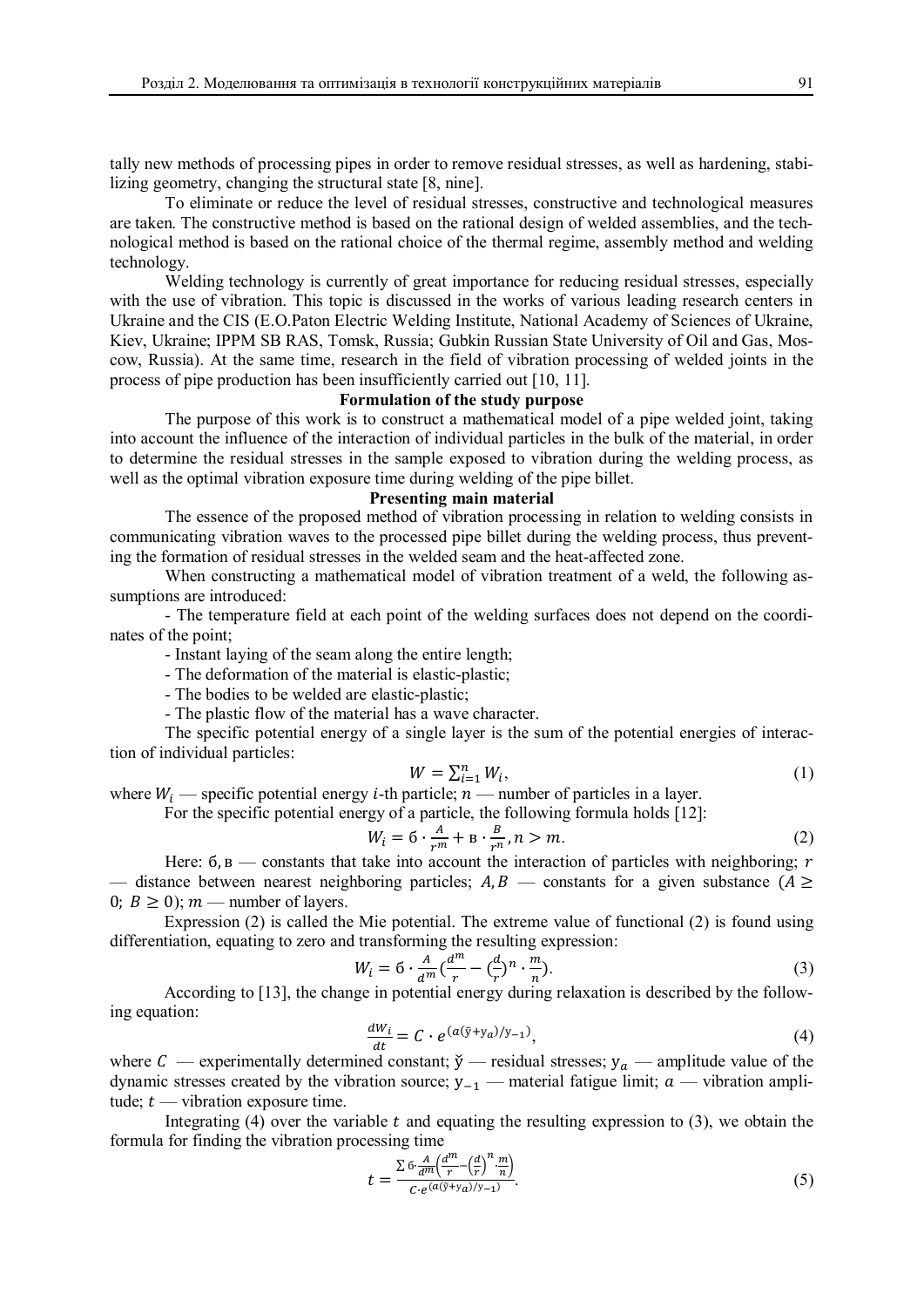In formula (5), the residual stresses  $\check{y}$  are considered as the operator of the stress tensor  $y_{ij} = 1/\tilde{y}$  and are found from the solution of the differential equation

$$
\ddot{y} + 2\mu \dot{y} + \mu_0^2 \cdot y = a \cdot \sin \mu t,\tag{6}
$$

where  $y$  — residual stress level,  $\mu$  — damping coefficient;  $\mu$  — forced vibration frequency;  $\mu_0$  natural cyclic frequency of oscillations;  $t$  — time;  $a$  — forced vibration amplitude.

Equation (6) is a second-order linear inhomogeneous differential equation with constant coefficients and a special right-hand side.

Solution (6) has the form:

$$
y = \bar{y} + y^*,\tag{7}
$$

where  $\bar{y}$  — general solution of a linear homogeneous second order differential equation with constant coefficients corresponding to an inhomogeneous differential equation;  $y^*$  — particular solution of a linear inhomogeneous differential equation (6).

We consider solution (6) for 3 cases:  $D > 0$ ;  $D = 0$ ;  $D < 0$ . Here  $D = 4(\mu^2 - \mu_0^2)$  is the discriminant of the characteristic equation

$$
k^2 + 2A \cdot k + \mathbf{u}_0^2 = 0. \tag{8}
$$

I. Case  $D > 0$ : roots k\_1, k\_2 of equation (8) are different, real. Then  $\mu > \mu_0$ ;  $k_{1,2} = -\mu \pm \frac{1}{2}$  $\sqrt{D}$ . General solution (6) has the form:

$$
y_{I} = e^{(-\pi - \sqrt{D}) \cdot t} c_{1} + e^{(-\pi + \sqrt{D}) \cdot t} c_{2} + \frac{2 \cdot \pi \cdot \pi \cdot a}{4\pi^{2} \pi^{2} + (\pi^{2} - \pi_{0}^{2})^{2}} \cos(\pi t) + \frac{a \cdot (\pi^{2} - \pi_{0}^{2})}{4\pi^{2} \pi^{2} + (\pi^{2} - \pi_{0}^{2})^{2}} \sin(\pi t).
$$
\n(9)

II. Case  $D = 0$ : roots  $k_1, k_2$  of equation (8) are multiple, real. Then  $\mu = \mu_0$ ;  $k_{1,2} = -\mu$ . General solution (6) has the form:

$$
y_{II} = e^{-\mu \cdot t} (c_1 + c_2 t) + \frac{2 \cdot \mu \cdot \mu \cdot a}{4\mu^2 \mu^2 + (\mu^2 - \mu_0^2)^2} \cdot \cos(\mu t) + \frac{a \cdot (\mu^2 - \mu_0^2)}{4\mu^2 \mu^2 + (\mu^2 - \mu_0^2)^2} \cdot \sin(\mu t).
$$
 (10)

III. Case  $D < 0$ : roots  $k_1, k_2$  of equation (8) are complex conjugate. Then  $\mu < \mu_0$ ;  $k_{1,2} =$  $-\mu \pm i \cdot \sqrt{D}$ , where  $\bar{D} = 4(\mu_0^2 - \mu^2)$ . General solution (6) has the form:

$$
y_{III} = e^{-\pi \cdot t} \left( c_1 \cos \sqrt{\breve{D}} t + c_2 \sin \sqrt{\breve{D}} t \right) + \frac{2 \cdot \pi \cdot \mathfrak{m} \cdot a}{4\pi^2 \mathfrak{m}^2 + (\mathfrak{m}^2 - \mathfrak{m}_0^2)^2} \cos(\mathfrak{m}t) + \frac{a \cdot (\mathfrak{m}^2 - \mathfrak{m}_0^2)}{4\pi^2 \mathfrak{m}^2 + (\mathfrak{m}^2 - \mathfrak{m}_0^2)^2} \sin(\mathfrak{m}t). \tag{11}
$$

Here  $c_1$  and  $c_2$  are arbitrary constants.

To find arbitrary constants  $c_1$  and  $c_2$ , we use the initial conditions:

$$
\begin{cases}\ny(0) = 0; \\
y'(0) = 0.\n\end{cases}
$$
\n(12)

The solution to the Cauchy problem for case I is obtained in the form:

$$
y_{I} = e^{(-\pi - \sqrt{D}) \cdot t} \frac{a \cdot \mathfrak{m} \cdot [2\pi \cdot (-\pi + \sqrt{D}) + \mathfrak{m} \cdot (\mathfrak{m}^{2} - \mathfrak{m}_{0}^{2})]}{2\sqrt{D}(4\pi^{2} \mathfrak{m}^{2} + (\mathfrak{m}^{2} - \mathfrak{m}_{0}^{2})^{2})} +
$$
  
+
$$
e^{(-\pi + \sqrt{D}) \cdot t} \frac{-a \cdot \mathfrak{m} \cdot [2\pi \cdot (\pi + \sqrt{D}) + \mathfrak{m} \cdot (\mathfrak{m}^{2} - \mathfrak{m}_{0}^{2})]}{2\sqrt{D}(4\pi^{2} \mathfrak{m}^{2} + (\mathfrak{m}^{2} - \mathfrak{m}_{0}^{2})^{2}}) + \frac{2 \cdot \pi \cdot \mathfrak{m} \cdot a}{4\pi^{2} \mathfrak{m}^{2} + (\mathfrak{m}^{2} - \mathfrak{m}_{0}^{2})^{2}} \cos(\mathfrak{m}t) + \frac{a \cdot (\mathfrak{m}^{2} - \mathfrak{m}_{0}^{2})}{4\pi^{2} \mathfrak{m}^{2} + (\mathfrak{m}^{2} - \mathfrak{m}_{0}^{2})^{2}} \sin(\mathfrak{m}t).
$$
 (13)

The solution to the Cauchy problem for case II is obtained in the form:

$$
y_{II} = e^{-\mu \cdot t} \left( -\frac{2 \cdot \pi \cdot \mu \cdot a}{4\pi^2 \mu^2 + (\mu^2 - \mu_0^2)^2} - \frac{\alpha \cdot \mu^2 \cdot (\mu^2 - \mu_0^2) + 2\pi^2 \cdot \mu \cdot a}{4\pi^2 \mu^2 + (\mu^2 - \mu_0^2)^2} t \right) +
$$
  
+ 
$$
\frac{2 \cdot \pi \cdot \mu \cdot a}{4\pi^2 \mu^2 + (\mu^2 - \mu_0^2)^2} \cos(\mu t) + \frac{\alpha \cdot (\mu^2 - \mu_0^2)}{4\pi^2 \mu^2 + (\mu^2 - \mu_0^2)^2} \sin(\mu t).
$$
(14)

The solution to the Cauchy problem for case III is obtained in the form: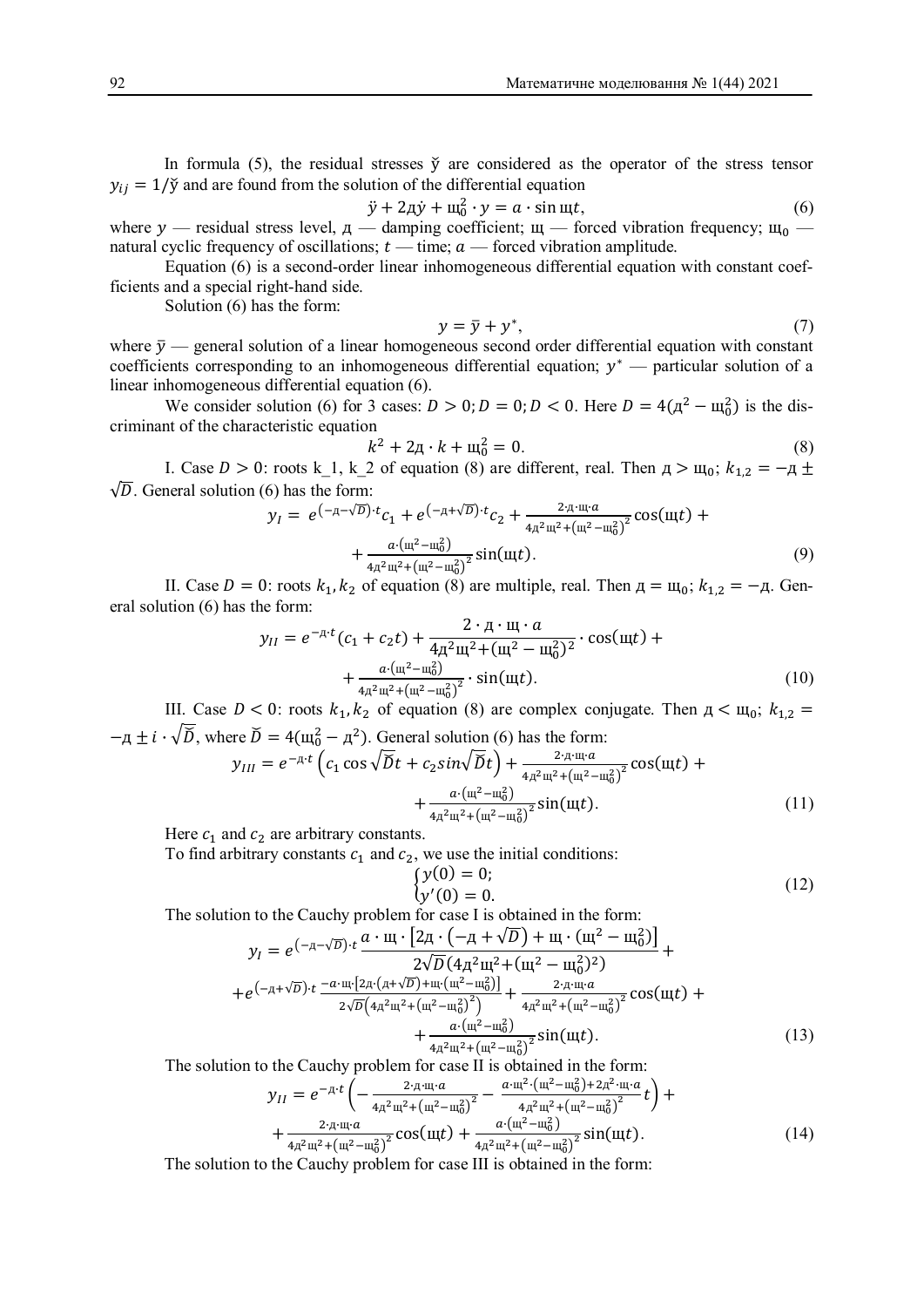$$
y_{III} = e^{-\pi \cdot t} \left( -\frac{2 \cdot \pi \cdot \pi \cdot a}{4\pi^2 \pi^2 + (\pi^2 - \pi_0^2)^2} \cdot \cos \sqrt{\widetilde{D}} \cdot t - \frac{a \cdot \pi^2 \cdot (\pi^2 - \pi_0^2) + 2\pi^2 \cdot \pi \cdot a}{4\pi^2 \pi^2 + (\pi^2 - \pi_0^2)^2} \cdot \sin \sqrt{\widetilde{D}} \cdot t \right) + \\ + \frac{2 \cdot \pi \cdot \pi \cdot a}{4\pi^2 \pi^2 + (\pi^2 - \pi_0^2)^2} \cdot \cos(\pi t) + \frac{a \cdot (\pi^2 - \pi_0^2)}{4\pi^2 \pi^2 + (\pi^2 - \pi_0^2)^2} \cdot \sin(\pi t). \tag{15}
$$

Thus, expressions (12)—(14) represent solutions to the differential equation (6) and make it possible to obtain analytical values of residual stresses having data on the natural vibration frequency, vibration damping coefficient, amplitude and frequency of the driving force of vibration.

### **Conclusions**

- 1. The stresses and strains arising during welding have been sufficiently studied; On this topic, there are many works of researchers, in which the causes of occurrence, classification of welding stresses and strains, methods of their determination and methods of prevention have been disclosed.
- 2. In order to prevent the formation of residual stresses in the welded seam and the heat-affected zone, it is proposed to use vibration processing of a pipe billet during the welding process.
- 3. A mathematical model of vibration treatment of a weld and a formula for finding the time of vibration treatment, taking into account the influence of the interaction of individual particles in the volume of the material, has been built.
- 4. Determination of residual stresses during vibration processing of welded joints of pipes was reduced to solving the problem of mathematical programming. The presented formulas make it possible to obtain analytical values of residual stresses having data on the natural vibration frequency, vibration damping coefficient, amplitude and frequency of the driving force of vibration.

#### **References**

- [1] Gatovsky, K.M., Karkhin, V.A. (1980*).* Teoriya svarochnykh deformatsiy i napryazheniy [Theory of welding strains and stresses*]*. L .: LCI [in Russian].
- [2] Colegrove, P., Ikeagu, Ch., Thistlethwaite, A., Williams, S., Nagy T., Suder, W., Steuwer, A., Pirling Th. (2009). The welding process impact on residual stress and distortion. *Science and Technology of Welding and Joining*, 14 (8), 717–725 [in English].
- [3] Nikolayev, G. A., Kurkin, S. A., Vinokurov, V. A. (1982). Svarnyye konstruktsii. Prochnost' svarnykh soyedineniy i deformatsii konstruktsiy [Welded structures. Strength of welded joints and deformation of structures]. M . : Higher school, 272 [in Russian].
- [4] Baranovsky, M.Yu., Tarasov, V.A. (2014). Standartizirovannyye fermennyye konstruktsii s uklonom 10% prolotami 24, 30, 36 metrov [Standardized truss structures with a slope of 10% spans 24, 30, 36 meters]. *Construction of unique buildings and structures*, 7, 93–101 [in Russian].
- [5] Kordisch, H., Boschen, R., Blauel, J.G., Schmitt, W., Nagel, G. 2000. Experimental and numerical investigations of the warm-prestressing (WPS) effect considering different load paths. *Nuclear Engineering and Design,* 84 (3), 447–450 [in English].
- [6] Kasatkin, B.S., Kudrin, A.B., Lobanov, L.M. and at el. (1981). Eksperimental'nyye metody issledovaniya deformatsiy i napryazheniy: spravochnoye posobiye [Experimental methods of research of deformations and stresses: a reference guide]. Kiev: Nauk. Dumka [in Russian].
- [7] Ragulskis K.M. and et al. (1987). Vibratsionnoye stareniye [Vibration aging]. L.: Mashinostroenie [in Russian].
- [8] Anistratov, V.D., Gini, E.Ch. (1981). Vibratsionnoye stareniye korpusnykh chugunnykh detaley stankov: Obzor [Vibration aging of body cast-iron parts of machine tools: Review]. Moscow: NIIMASH [in Russian].
- [9] Ivanova, G.N., Mogilner, M.N., Polnov, V.G., Chikadali, O.D. (1987). Vibrostabiliziruyushchaya obrabotka metallicheskikh detaley [Vibration stabilizing treatment of metal parts]. Alma-Ata [in Russian].
- [10] Gorenko, VG, Rusakov, PV (1987). Staticheskiye i dinamicheskiye sposoby snizheniya urovnya ostatochnykh napryazheniy i stabilizatsii razmera olivok [Static and dynamic methods of reducing the level of residual stresses and stabilizing the size of olives]. *Improving the reliability and durability of cast parts:* collection of scientific papers of the Academy of Sciences of the Ukrai-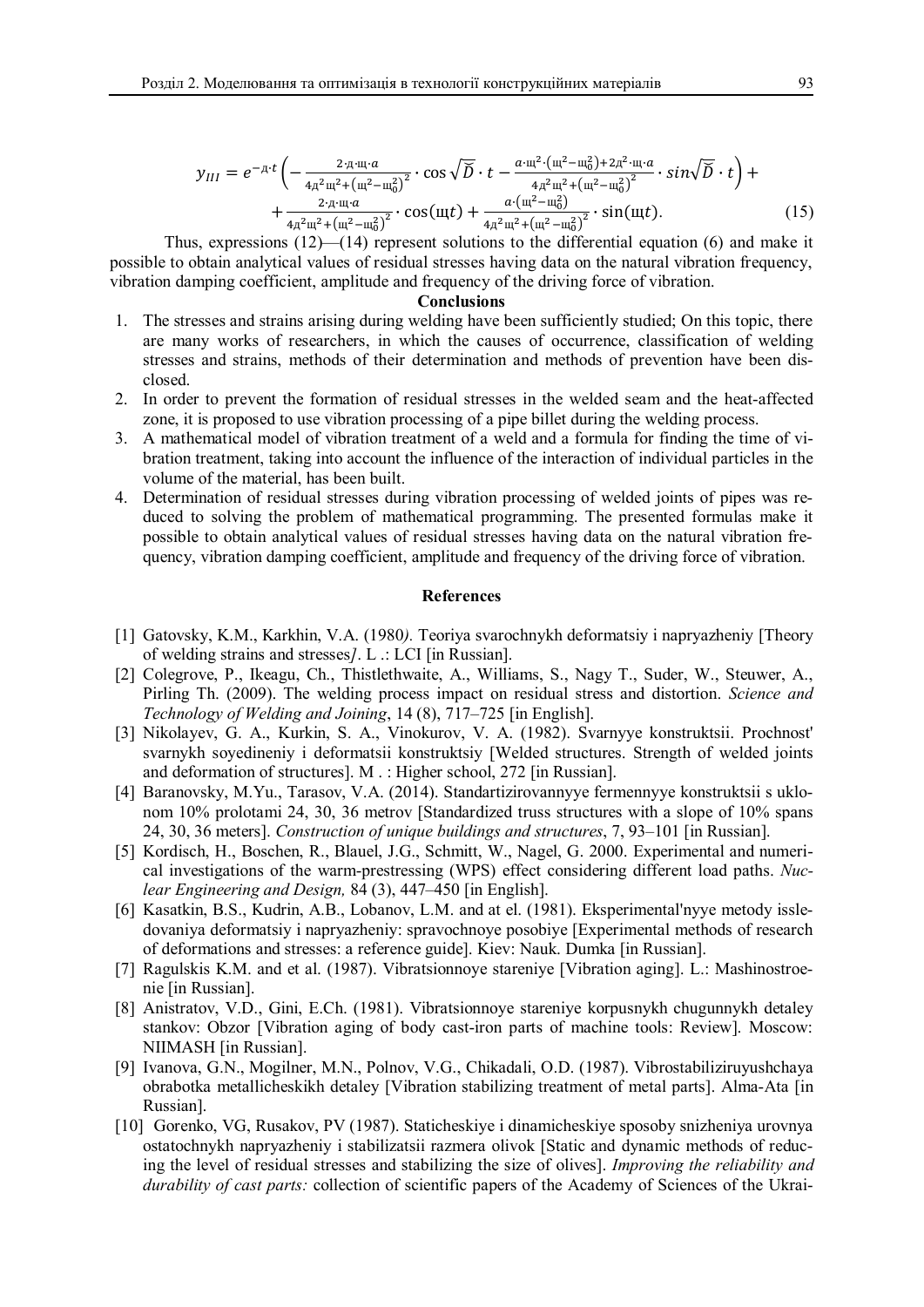nian SSR Institute of Casting Problems. (23-29 p.), Kyiv [in Russian].

- [11] Skakovsky, V.D. (1987). Razrabotka tekhnologii vibratsionnoy obrabotki svarnykh konstruktsiy balochnogo tipa [Development of technology of vibration processing of welded structures of beam type]. *Extended abstract of candidate's thesis*, Kyiv [in Russian].
- [12] Morozenko V.N., Kuznetsov E.V. (2000). Rezonansnyy vibroplasticheskiy effekt [Resonant vibroplastic effect]. *Metals*, 3, 104–107 [in Russian].
- [13] Panin, V.E. (Eds). Fizicheskaya mezomekhanika i komp'yuternoye modelirovaniye materialov [Physical mesomechanics and computer modeling of materials] (1995). (T.1., Vol. 2.), (298 p., 320 p.) Novosibirsk: Science [in Russian].

## **МАТЕМАТИЧНА МОДЕЛЬ ТРУБНОГО ЗВАРНОГО З'ЄДНАННЯ, ЩО ЗНАХОДИТЬСЯ ПІД ВПЛИВОМ ВІБРАЦІЇ Балакін В.Ф., Кадильникова Т.М., Савкин С.В.**

## **Реферат**

*Метою цієї роботи є побудова математичної моделі трубного зварного з'єднання, що враховує вплив взаємодії окремих частинок в обсязі матеріалу, з метою визначення залишкових напружень в зразку, до якого застосовано вібраційний вплив в процесі зварювання, а також оптимального часу вібраційного впливу при зварюванні трубної заготовки. Сутність запропонованого способу вібраційної обробки стосовно до зварювання полягає в повідомленні трубній заготовці, що оброблюється вібраційних хвиль в процесі зварювання, запобігаючи таким чином формування залишкових напружень у зварному шві і біляшовній зоні. Виникаючі при зварюванні напруги і деформації в достатній мірі вивчені; на дану тему існує безліч робіт дослідників, в яких були розкриті причини виникнення, класифікації зварювальних напруг і деформацій, методи їх визначення та способи запобігання. З метою запобігання формуванню залишкових напружень в зварному шві і біляшовній зоні запропоновано використання вібраційної обробки трубної заготовки в процесі зварювання. Побудовано математичну модель вібраційної обробки зварного шва і формула для знаходження часу вібраційної обробки, що враховує вплив взаємодії окремих частинок в обсязі матеріалу. Визначення залишкових напружень при вібраційній обробці зварних з'єднань труб було зведено до вирішення задачі математичного програмування. Представлені формули дозволяють отримати аналітичні значення залишкових напружень маючи дані про власну частоту вібрації, коефіцієнт затухання коливань, амплітуду і частоту вимушуючої сили вібрації*

### **Література**

- 1. Гатовский К. М., Кархин В. А. Теория сварочных деформаций и напряжений: учебное пособие. Ленинград: ЛКИ, 1980. 331 с.
- 2. Colegrove P., Ikeagu Ch., Thistlethwaite A., Williams St., Nagy T., Suder W., Steuwer A., Pirling Th. The welding process impact on residual stress and distortion. *Science and Technology of Welding and Joining.* 2009. №14(8). С. 717–725.
- 3. Николаев Г. А., Куркин С. А., Винокуров В. А. Сварные конструкции. Прочность сварных соединений и деформации конструкций: учебное пособие. Москва: Высшая школа, 1982. 227 с.
- 4. Барановский М. Ю., Тарасов В. А. Стандартизированные ферменные конструкции с уклоном 10% пролётами 24, 30, 36 метров. *Строительство уникальных зданий и сооружений*. 2014. № 7. С. 93–101.
- 5. Kordisch H., Boschen R., Blauel J.G., Schmitt W., Nagel G. Experimental and numerical investigations of the warm-prestressing (WPS) effect considering different load paths. *Nuclear Engineering and Design*. 2000. № 84(3). С. 447–450.